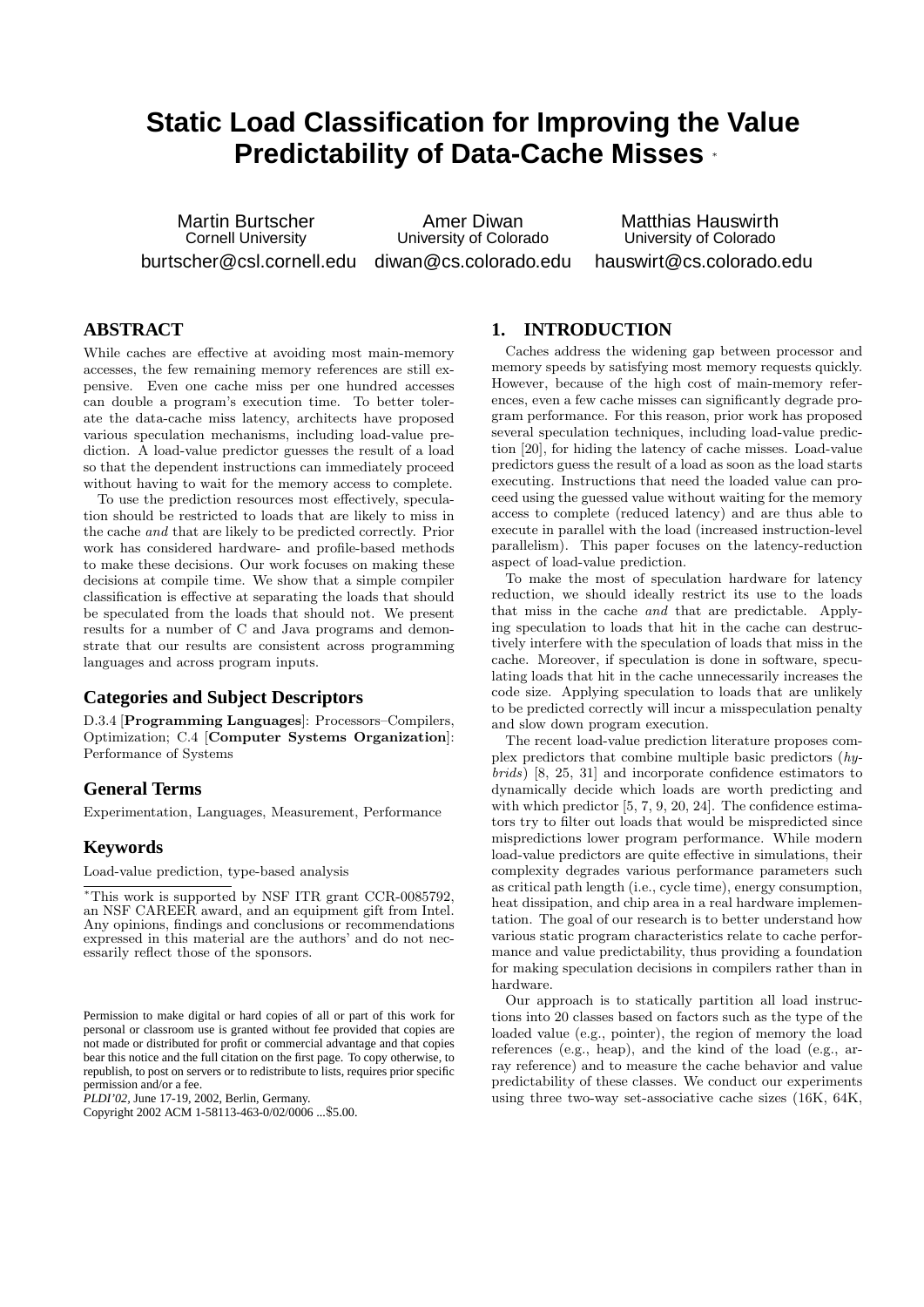and 256K) and simulate five load-value predictors described in prior work: (i) lv, which predicts the last value for every load, (ii) L4V, which predicts one of the last four values for every load, (iii)  $ST2D$ , which uses strides to predict loads, (iv) fcm, which uses a representation of the context of preceding loads to predict a load, and  $(v)$  DFCM, which enhances FCM with strides. We simulate two sizes of load-value predictors: realistic (2048 entries) and infinite.

Our experiments use programs drawn from the SPECint95, SPECint00 and SPECjvm98, benchmark suites and demonstrate the following. First, the same classes make up the majority of cache misses across our benchmark programs. Six classes (representing about half of all references) account for most of the cache misses. Second, the load-value predictability of classes is consistent, i.e., some classes are highly predictable across benchmarks while others are highly unpredictable. We show how to exploit this class behavior to improve the load-value predictability of loads that miss in the cache. Third, we demonstrate that predictors that perform the best in prior work, FCM and DFCM, do not perform the best for cache misses. In other words, FCM and DFCM are most effective on the loads that are unimportant for performance. Finally, we demonstrate that our results are consistent across languages (C and Java) and across program inputs.

The remainder of this paper is organized as follows. Section 2 presents background information on load-value prediction. Section 3 describes our simulation framework and the benchmark programs. Section 4 presents our experimental results and discusses their implications for hardware and compilers. Section 5 reviews related work, and Section 6 concludes the paper.

## **2. BACKGROUND**

At the outset, load-value prediction seems like a hopelessly hard problem: after all, a 32-bit word can hold over four billion distinct values and a 64-bit word over  $10^{19}$  values. Fortunately, load values tend to cluster, repeat, occur in sequences, exhibit patterns, and correlate with one another. Prior work has proposed different predictors, each tailored to some kind of load-value locality. These predictors differ in the kind of information they retain and in the computations they perform on this information to produce a prediction.

The *last value predictor* LV [14, 20] simply predicts that a load instruction will load the same value that it did the previous time it executed. lv can only predict sequences of repeating values (e.g., 3, 3, 3, 3, ...). Such sequences are surprisingly frequent [14, 20]. All load instructions that load run-time constants such as starting addresses of data structures and floating-point constants fall into this category.

The *stride 2-delta predictor*  $ST2D$  [27] remembers the last value for each load (like lv) but also maintains a stride, which is the difference between the last two loaded values. To make a prediction,  $ST2D$  adds the stride to the last value of the load. When a load finishes,  $ST2D$  updates the last value.  $ST2D$  updates the stride only if it encounters the same stride twice in a row. Doing so eliminates the problem of making two consecutive mispredictions at every transition from one predictable sequence to another [5, 27].

Like LV, ST2D can also predict sequences of repeating values; the stride is simply zero in this case. In addition,  $ST2D$ can predict sequences that exhibit genuine stride behavior (e.g.,  $-4$ ,  $-2$ , 0, 2, 4, ...), i.e., sequences where the stride is

a non-zero constant. Such sequences are not very frequent [14, 27] because register allocation assigns most induction variables to registers, but they do occur, for example, when a program uses global variables as counters.

The *last four value predictor* L4V  $[6, 19, 31]$  is similar to the last value predictor except that it retains the four most recently loaded values. At each load, l4v selects from its four possibilities the entry (not the value) that made the most recent correct prediction. Like the ST2D and the LV predictors, l4v can also predict repeating values. In addition,  $L4V$  can predict alternating values (e.g.,  $-1$ , 0,  $-1$ , 0,  $-1$ , ...) or, more generally, any short repeating sequence that spans no more than four values (e.g.,  $1, 2, 3, 1, 2, 3, 1, ...$ ). Such sequences are more frequent than true stride behavior [6, 19]. In particular, alternating sequences occur relatively often when variables toggle between two values.

The *finite context method predictor* FCM [26, 27] computes a hash value out of the last four values of a load using a select-fold-shift-xor function [24, 25, 26] to index the predictor's second level table. This table stores the values that follow every seen sequence of four values (modulo the table size). Since the table is shared, load instructions can communicate information to one another in this predictor. Hence, after observing a sequence of load values, fcm can predict any load that loads the same sequence.

FCM can predict long sequences of arbitrary reoccurring values (e.g., 3, 7, 4, 9, 2, ..., 3, 7, 4, 9, 2, ...). These sequences occur, for instance, during the repeated traversal of dynamic data structures. Note that this predictor can also predict alternating sequences and sequences exhibiting stride behavior as long as the sequence repeats and its length does not exceed the table size.

The differential finite context method predictor  $DFCM$  [16] improves on fcm by retaining strides instead of absolute values. This approach reduces the chance of detrimental aliasing in the second-level table, often increases the predictor's capacity, and enables it to predict values it has never before seen. Thus, DFCM combines the strengths of FCM and st<sub>2</sub>D at the cost of some additional complexity.

## **3. METHODOLOGY**

Our approach is to use compiler and binary instrumentation to generate a detailed trace. For each load, the trace give the class of the load. The cache and load-value predictor simulators consume these traces and for each load they determine if the predictor would have predicted the load correctly, update the state, and attribute the prediction or misprediction to the class of the load. The cache simulators determine if the load hits or misses in the cache and also attributes the hit or miss to the class of the load. At the end of the run, we output statistical information for each class, including their cache and load-value predictor behavior.

Sections 3.1 and 3.2 present the classes and our classification technique, respectively. Section 3.3 describes how we use the class information in our simulations. Section 3.4 describes our benchmark programs.

#### **3.1 Classes**

We distinguish between two kinds of references: high-level references that are visible at the source level and low-level references that are only visible in the assembly or some other low-level representation of programs. We consider two kinds of low-level references for C programs: loads of return ad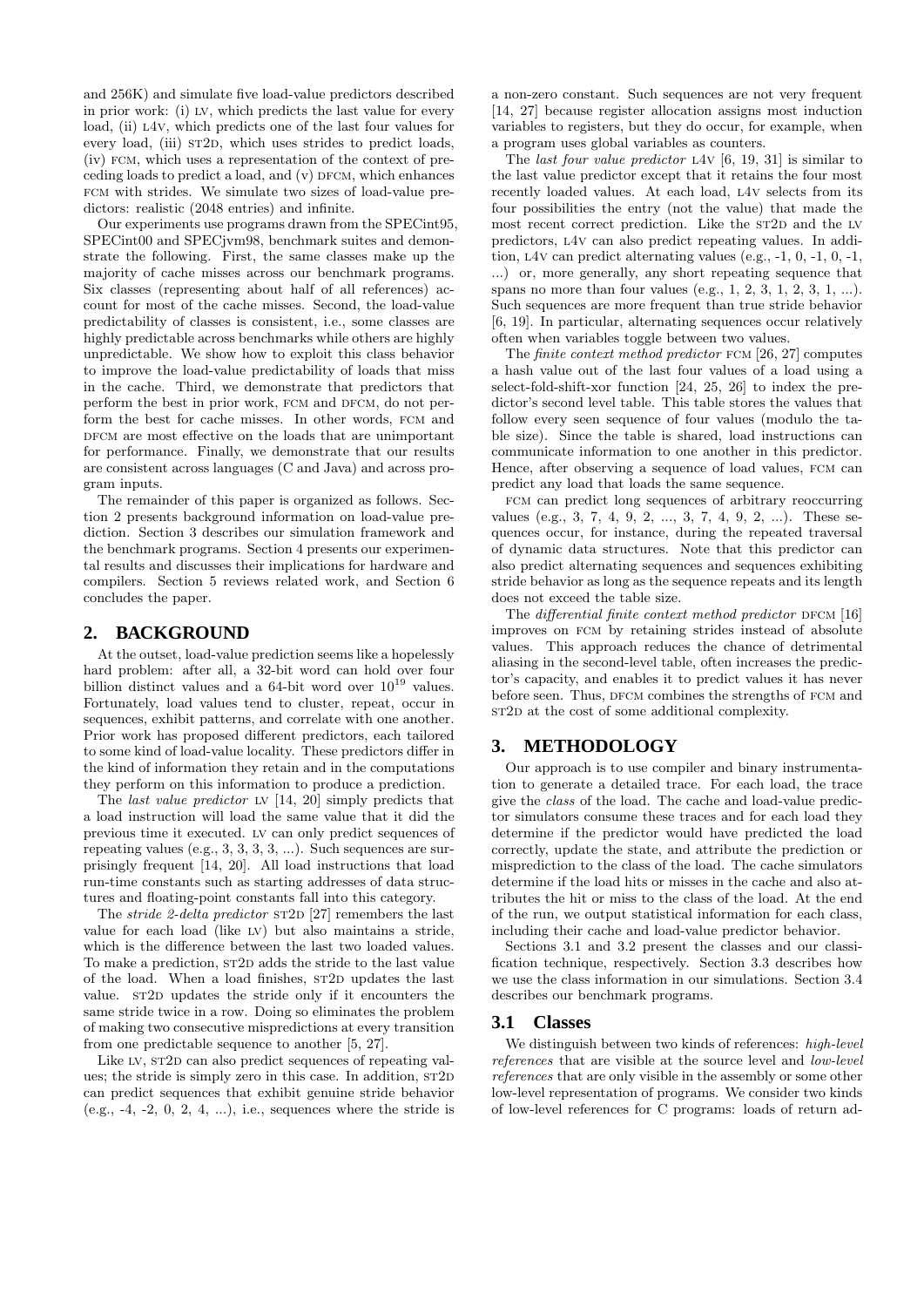dresses (RA) and restores of callee-saved registers (CS), and one kind of low-level load for Java programs: memory copies by the run-time system (mc). We consider three dimensions when classifying the high-level references:

- The region of memory the reference accesses: is the reference loading from a location in the stack, the heap, or the global space?
- The kind of reference: is the reference loading an object field, an array element, or a scalar variable?
- The type of the reference: is the reference loading a value of type pointer or non-pointer?

We picked these dimensions based on our intuition and the description of load-value predictors in prior work. More specifically, one of the strengths of FCM and DFCM (given in prior work) is that they can successfully predict repeated traversals of linked data structures. Thus FCM and DFCM will probably be the most successful at predicting pointertyped loads from object fields. In subsequent work we are studying other classifications also, such as ones based on simple program analyses.

We use three-letter abbreviations for high-level references. The first letter stands for the region of memory (Stack, Heap, or Global). The second letter denotes the kind of reference (Array, Field, or Scalar). The third letter indicates the type of the reference (Pointer or Non-pointer). For example, an HFP reference loads the value of a pointer-typed field in a heap-allocated object.

#### **3.2 Load Classification**

Figure 1 shows our data-collection setup for C programs. We first translate the benchmark programs to the SUIF v.1 representation [17]. Next, we add instrumentation to loads that are visible at the SUIF level (high-level loads). The instrumentation communicates the type, kind, address, and virtual program counter<sup>1</sup> of each load to the VP library (Section 3.3). Then, we compile the instrumented programs on an Alpha/OSF workstation and instrument the low-level loads in the resulting binary using ATOM [29]. Finally, we link the instrumented binary with the VP library and run it to collect our data.

There are two sources of imprecision in our methodology for C programs. First, we assume that all references (except references to local scalar variables whose address is not taken) result in loads. This is potentially imprecise since a compiler may be able to eliminate some references to nonlocal or non-scalar variables [11] or may be unable to assign some local scalar variables to registers. Since this work is primarily concerned with understanding the behavior of variables and not so much with evaluating the performance impact of a load-value predictor or cache, we feel that this simplification is acceptable. Second, our instrumentation of high-level loads may perturb later compiler optimizations. We have made careful choices in our instrumentation to mitigate this problem. For example, since passing parameters consumes registers and thus affects register allocation, we communicate all information between the instrumentation and the VP library using a set of scalar global variables.

The organization for Java programs is similar to that for C programs except that we instrument using the Jikes RVM [4] from IBM Research instead of SUIF and ATOM. We use the two-generational copying garbage collector for Java. For our experiments, Java programs differ from C programs in four ways. First, Java programs have only scalar local variables, which are usually allocated in registers. Thus, the classes S<sub>--</sub> are empty. Second, unlike in C programs, only objects and arrays are allocated in the heap. Hence, the HSN and HSP classes are empty for Java programs. Third, there are no global arrays and global scalars in Java programs, and thus classes GS<sub>-</sub> and GA<sub>-</sub> are empty. Fourth, we do not yet have a convenient mechanism for measuring low-level loads except for memory copies and therefore do not report data for classes RA and CS.

## **3.3 The VP Library**

For C programs, the VP library simulates the caches and load-value predictors and determines the region of memory a load touches (i.e., stack, heap, or global space) by examining the address of the load. While we can easily determine an approximation to the region of loads in the compiler [10], we opted to use a precise run-time classification in order to avoid polluting our data with artifacts of an imperfect points-to analysis. Our experience indicates that the region of most loads stays constant across executions of the load and thus a compile-time analysis should be effective at determining the region of loads. For Java programs, the bytecode (such as aload) directly tells us the region of memory a load accesses.

We simulate caches with a write-no-allocate policy, twoway associativity, 64-bit word size and 32-byte block size. We consider cache sizes of 16K, 64K, and 256K. We picked these sizes because they are representative of L1 data caches for modern processors (e.g., 64K in the Alpha 21264, the Athlon XP, and the UltraSPARC III, and 16K in the Pentium III). We simulate value predictors of two sizes. (i) The 2048-entry predictors have 2048 entries in their tables. fcm and DFCM have 2048 entries in both the first and secondlevel tables. (ii) The infinite predictors have a sufficiently large size to eliminate any conflicts.

## **3.4 Benchmarks**

For C programs, we use programs from the SPECint95 [3] and SPECint00 [1] integer benchmark suites compiled on an Alpha/OSF workstation for our measurements (Table 1). For Java programs, we use programs from the SPECjvm98 [2] suite compiled on a PowerPC running  $Linux^2$  These programs are well understood, non-synthetic, and computeintensive.

Table 2 shows the percentages of the measured loads that fall into each of the 20 classes using the "reference" inputs for the SPECint95 programs and the "train" inputs for the SPECint00 programs. If a particular class makes up 2% or more of the total references in a program, we highlight it in bold. Note that all but four of the twenty classes make up at least 2% of the total loads in at least one benchmark program. Also, loads in some classes, for example GSN and CS, occur frequently in the majority of the programs. Table 3 presents similar data for the Java benchmarks except that

<sup>&</sup>lt;sup>1</sup>The program counter values are not available in SUIF so we sequentially number all the loads of the program and use that as the program counter for our simulations.

<sup>2</sup>Unfortunately, since parts of our infrastructure are platform specific, we could not run the C and Java programs on the same architecture.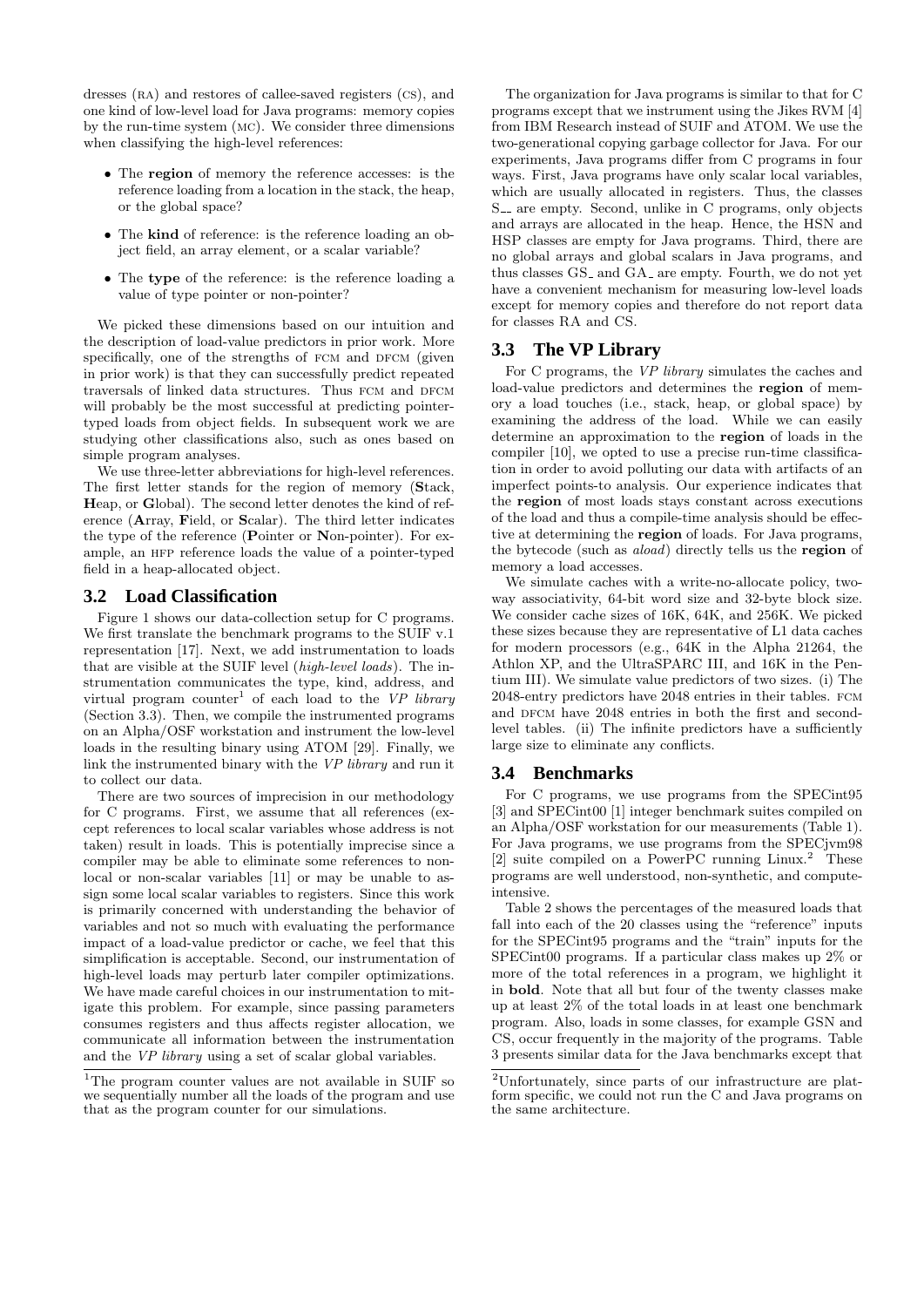

Figure 1: Experimental setup

| Program name | Source                | Description                                                           |
|--------------|-----------------------|-----------------------------------------------------------------------|
| compress     | SPECint <sub>95</sub> | Compresses and decompresses a file in memory                          |
| $_{\rm gcc}$ | SPECint <sub>95</sub> | C compiler that builds SPARC code                                     |
| go           | SPECint <sub>95</sub> | Plays the game of "GO"                                                |
| ijpeg        | SPECint <sub>95</sub> | Compression and decompression of graphics                             |
| li.          | SPECint <sub>95</sub> | Lisp interpreter                                                      |
| $m88$ ksim   | SPECint95             | Motorola 88000 chip simulator, runs a test program                    |
| perl         | SPECint95             | Manipulates strings (anagrams) and prime numbers in Perl              |
| vortex       | SPECint95             | An object oriented database program                                   |
| bzip2        | SPECint <sub>00</sub> | Compression of an image                                               |
| gzip         | SPECint <sub>00</sub> | Compression utility using LZ77                                        |
| mcf          | SPECint <sub>00</sub> | Combinatorial optimizations                                           |
| compress     | SPECivm98             | Utility to compress/uncompress large files based on Lempel-Ziv method |
| jess         | SPECivm98             | Java expert system shell based on NASA's CLIPS expert system          |
| raytrace     | SPECivm98             | Single-threaded raytracer                                             |
| db           | SPECivm98             | Small data-management program on memory-resident databases            |
| javac        | SPECivm98             | The JDK 1.0.2 Java compiler                                           |
| mpegaudio    | SPECivm98             | MPEG-3 audio stream decoder                                           |
| mtrt         | SPECivm98             | Multi-threaded raytracer (calls raytrace)                             |
| jack         | SPECjym98             | Parser generator with lexical analysis, early version of JavaCC       |

Table 1: Benchmark programs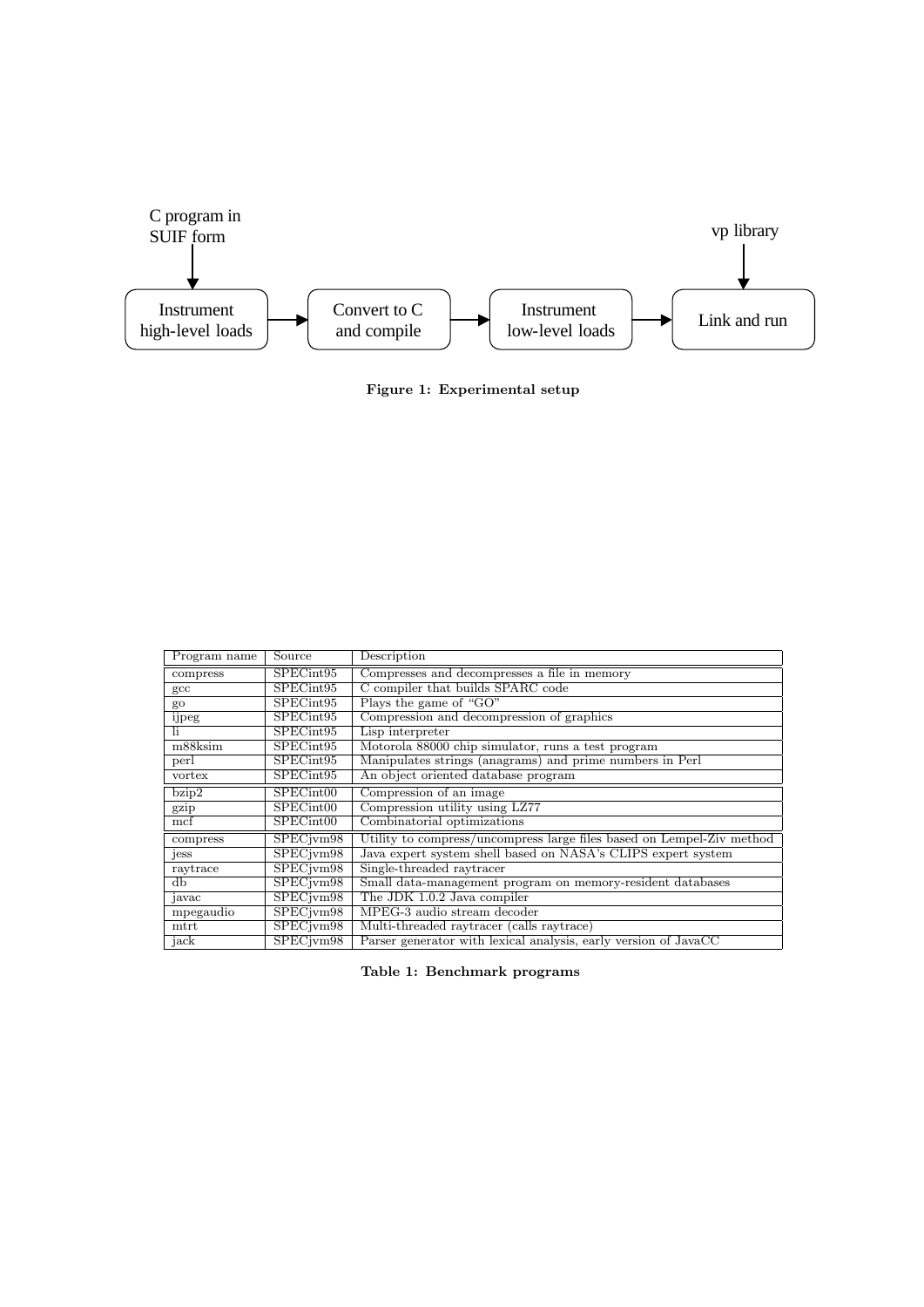some of the classes do not exist (Section 3.2). We use input "size10" for Java benchmarks.

## **4. RESULTS**

Section 4.1 presents our results for C programs and Section 4.2 for Java programs. Section 4.3 validates our observations by comparing to results from a different set of program inputs. When presenting results we omit data for benchmark/class combinations if the class comprises less than 2% of the references in the benchmark program.

## **4.1 Results for C Programs**

Section *4.1.1* examines the behavior of our classes with respect to data-cache performance. Section *4.1.2* presents results for load-value predictor performance. Section *4.1.3* combines the cache and value-prediction results to explore how value predictors perform on cache misses.

#### *4.1.1 Cache Performance*

Since cache misses benefit the most from latency tolerance techniques, we start by examining the cache performance of our classes. Figure 2 shows the average percentage of total cache misses incurred by each class. The "error" bars present the highest and lowest percentage of cache misses for each class. We picked this metric instead of the more traditional cache miss or hit rates because it emphasizes classes that contribute most to cache misses rather than classes that contribute few misses but have high miss rates. Later on we also present cache hit rates.

For each class we only consider those benchmarks in which the class makes up at least 2% of the references. Thus, the sum of the bars of a given cache size often adds up to more than 100%. To see how this happens, imagine that there are two programs and two classes of loads such that each class occurs in only one program and for that program makes up 100% of the cache misses. Then, both classes will have their bars at 100%, and the sum of the two bars will add up to more than 100% (namely 200%). Figure 2 has three bars for each class for cache sizes of 16K, 64K, and 256K. For example, looking at the 16K GAN bar we see that GAN loads account (on average) for 43% of all the cache misses in programs that have a non-trivial number of GAN loads. We also see that the range for GAN reaches from contributing nearly 0% to almost 100% of the cache misses, depending on the program.

The numbers next to the class names along the horizontal axis give the number of programs for which that class makes up at least 2% of the total references. To put these numbers in perspective, Table 4 gives the data-cache miss rates for our benchmark programs.

From Figure 2 we see that the classes have fairly consistent cache behavior across benchmark programs. In particular, the vast majority of cache misses are in six classes: GAN, HSN, HFN, HAN, HFP, and HAP. The other classes (e.g., the low-level classes) contribute little to the number of cache misses. Table 5 gives the percentage of cache misses that come from the six classes mentioned above.

Figure 3 presents the cache hit rates for each class using cache sizes of 16K, 64K, and 256K. The "error" bars present the range of hit rates for a class. The y-axis starts at 40% for improved readability. We present cache hit rates rather than miss rates to make the graph easily comparable to Figure 4. From Figure 3 we see that the classes that account for the

| Benchmark    | $16\mathrm{K}$ | 64K  | 256K    |
|--------------|----------------|------|---------|
| compress     | 8.5            | 6.2  | 3.3     |
| $_{\rm gcc}$ | 3.0            | 1.1  | $0.3\,$ |
| go           | 5.0            | 1.1  | 0.0     |
| ijpeg        | $1.5\,$        | 0.6  | 0.4     |
| 1i           | 3.1            | 2.5  | 1.4     |
| m88ksim      | 0.2            | 0.0  | 0.0     |
| perl         | 0.9            | 0.0  | 0.0     |
| vortex       | 1.6            | 0.7  | 0.3     |
| bzip         | 2.0            | 1.9  | $1.6\,$ |
| gzip         | 5.8            | 2.6  | $0.1\,$ |
| mcf          | 27.2           | 25.1 | 21.5    |

Table 4: Load miss rates for data caches



Figure 3: Cache hit rates for all loads (average over all benchmarks, minimum, and maximum)

| Benchmark | 16K | 64K | 256K |
|-----------|-----|-----|------|
| compress  | 98  | 98  | 97   |
| gcc       | 78  | 83  | 85   |
| go        | 86  | 88  | 94   |
| ijpeg     | 95  | 98  | 98   |
| li        | 69  | 74  | 77   |
| m88ksim   | 41  | 77  | 100  |
| perl      | 50  | 96  | 96   |
| vortex    | 86  | 96  | 99   |
| bzip      | 100 | 100 | 100  |
| gzip      | 96  | 96  | 89   |
| mcf       | 68  | 68  | 67   |

Table 5: Percentage of cache misses that come from classes GAN, HSN, HFN, HAN, HFP, and HAP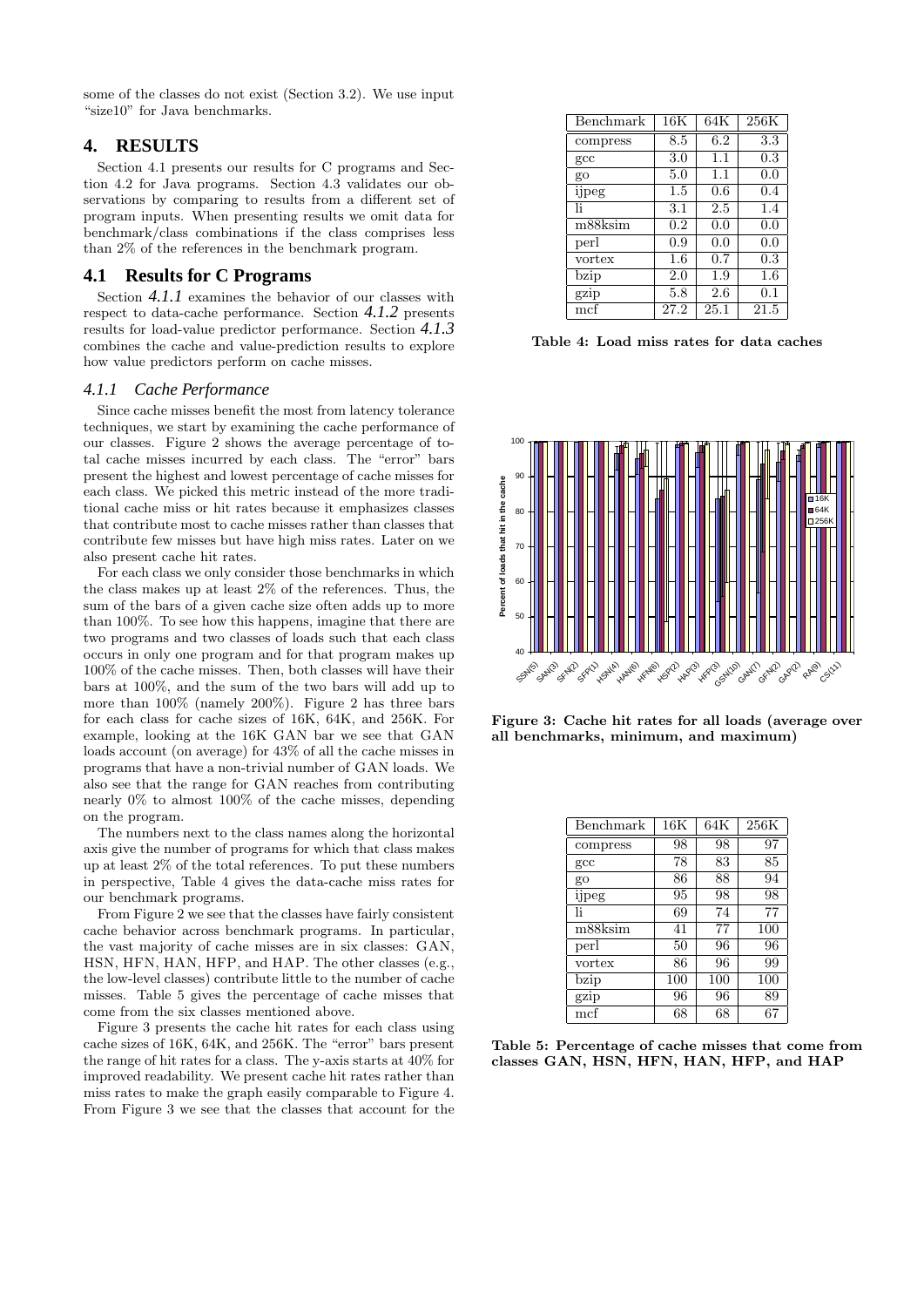| Class                   | compress | gcc   | go       | <i>ijpeg</i> | li.               | m88ksim             | perl     | vortex   | bzip     | gzip     | mcf            | mean  |
|-------------------------|----------|-------|----------|--------------|-------------------|---------------------|----------|----------|----------|----------|----------------|-------|
| <b>SSN</b>              | 0        | 1.28  | 3.50     | 0.42         | 4.40              | 12.10               | 6.23     | 7.26     | 0.12     | 0.15     | 0.15           | 2.97  |
| SAN                     | 0        | 0.63  | 1.01     | 16.61        | $\Omega$          | 0.45                | 2.58     | 0.00     | 12.73    | 0.01     | $\Omega$       | 2.84  |
| <b>SFN</b>              | 0        | 0.67  | $\Omega$ | 3.62         | 0.00              | 0.30                | $\Omega$ | 2.60     | 0        | $\Omega$ | $\Omega$       | 0.60  |
| $\overline{\text{SSP}}$ | 0        | 0.37  | 0        | 0.17         | 1.40              | 0.00                | 0.00     | 0.33     | 0        | 0.02     | $\Omega$       | 0.19  |
| SAP                     | 0        | 0.25  | $\Omega$ | 0.17         | $\Omega$          | $\overline{0}$      | $\Omega$ | $\Omega$ | $\Omega$ | 0.00     | $\overline{0}$ | 0.04  |
| SFP                     | 0        | 0.29  | $\Omega$ | 0.25         | 0.01              | 0.24                | 2.15     | 0.05     | $\Omega$ | $\Omega$ | $\Omega$       | 0.25  |
| <b>HSN</b>              | 0        | 0.88  | $\Omega$ | 14.75        | $\overline{3.51}$ | 0.00                | 8.07     | 7.32     | 0.27     | 0.01     | 0.20           | 2.92  |
| <b>HAN</b>              | 0        | 7.39  | 0        | 48.55        | 0.00              | 0.00                | $4.30\,$ | 5.39     | 31.83    | 0.00     | 2.75           | 8.35  |
| <b>HFN</b>              | 0        | 16.37 | $\Omega$ | 0.76         | 8.80              | 6.11                | 8.42     | 0.85     | 0        | 3.54     | 27.35          | 6.02  |
| <b>HSP</b>              | 0        | 0.33  | $\Omega$ | 0.00         | 1.82              | 0.00                | 20.01    | 7.64     | 0        | $\Omega$ | 0              | 2.48  |
| <b>HAP</b>              | 0        | 9.42  | $\Omega$ | 1.33         | 0.56              | 0                   | 3.02     | 4.97     | $\Omega$ | 0        | 0.88           | 1.68  |
| <b>HFP</b>              | 0        | 1.82  | 0        | 0.11         | 24.44             | 0.57                | 6.29     | 0.16     | 0        | 0.01     | 17.47          | 4.24  |
| <b>GSN</b>              | 43.46    | 11.10 | 14.23    | 0.45         | 12.76             | 17.49               | 16.81    | 27.79    | 43.71    | 43.75    | 3.12           | 19.56 |
| GAN                     | 19.27    | 6.51  | 52.03    | $3.00\,$     | 0.00              | 21.86               | 0.00     | 0.03     | 3.63     | 26.24    | 0              | 11.05 |
| <b>GFN</b>              | 0        | 0.81  | 0        | 0.41         | 0.00              | 10.96               | 0.00     | 0.16     | 0        | 0.00     | 2.79           | 1.26  |
| $\operatorname{GSP}$    | 0        | 0.68  | $\Omega$ | 0.04         | 0.00              | 0.00                | 0.00     | 0.00     | $\Omega$ | 0        | 0.48           | 0.10  |
| GAP                     | $\Omega$ | 2.17  | 0.00     | 0.00         | 0.00              | 0.86                | 0.00     | 0.60     | 0.41     | 0.00     | 4.72           | 0.73  |
| <b>GFP</b>              | $\Omega$ | 0.77  | $\Omega$ | 0.20         | 0.00              | 0.07                | 0.00     | 0.00     | 0        | 0.00     | 0.26           | 0.11  |
| RA                      | 7.65     | 5.16  | 3.68     | 0.91         | 8.84              | $\boldsymbol{4.58}$ | 4.11     | 4.60     | 0.76     | 2.52     | 7.29           | 4.17  |
| CS                      | 29.62    | 33.10 | 25.55    | 8.27         | 33.46             | 24.40               | 18.01    | 30.24    | 6.54     | 23.75    | 32.55          | 22.12 |

Table 2: Dynamic distribution of total references in C benchmarks runs (ref inputs for SPECint95, train inputs for SPECint00)

| Class                  | compress  | jess  | raytrace | db        | <sub>1</sub> avac | mpegaudio | $m$ trt | jack  | mean  |
|------------------------|-----------|-------|----------|-----------|-------------------|-----------|---------|-------|-------|
| GFN                    | 0.14      | 3.20  | 0.87     | . 73      | 14.43             | 0.39      | 0.36    | 3.65  | 3.10  |
| <b>GFP</b>             | $1.53\,$  | 0.76  | 0.40     | 0.42      | 1.57              | 2.00      | 0.42    | 0.82  | 0.99  |
| <b>HAN</b>             | 14.68     | 2.36  | 3.38     | $15.66\,$ | 11.28             | 32.42     | 4.49    | 2.43  | 10.84 |
| HAP                    | 0.07      | 18.01 | 13.38    | 9.69      | 1.88              | 11.36     | 11.68   | 11.37 | 9.68  |
| <b>HFN</b>             | 49.01     | 57.90 | 54.51    | 48.65     | 48.30             | 47.07     | 54.05   | 65.08 | 53.07 |
| <b>HFP</b>             | 34.25     | 17.63 | 27.27    | 23.37     | 15.56             | 6.74      | 28.69   | 15.23 | 21.09 |
| $\overline{\text{MC}}$ | $_{0.31}$ | 0.13  | 0.19     | 0.46      | 6.97              | 0.02      | 0.29    | 1.42  | 1.23  |

Table 3: Dynamic distribution of total references in Java benchmarks runs (size 10 inputs for SPECjvm98)



Figure 2: Contribution to cache misses by class (eleven programs)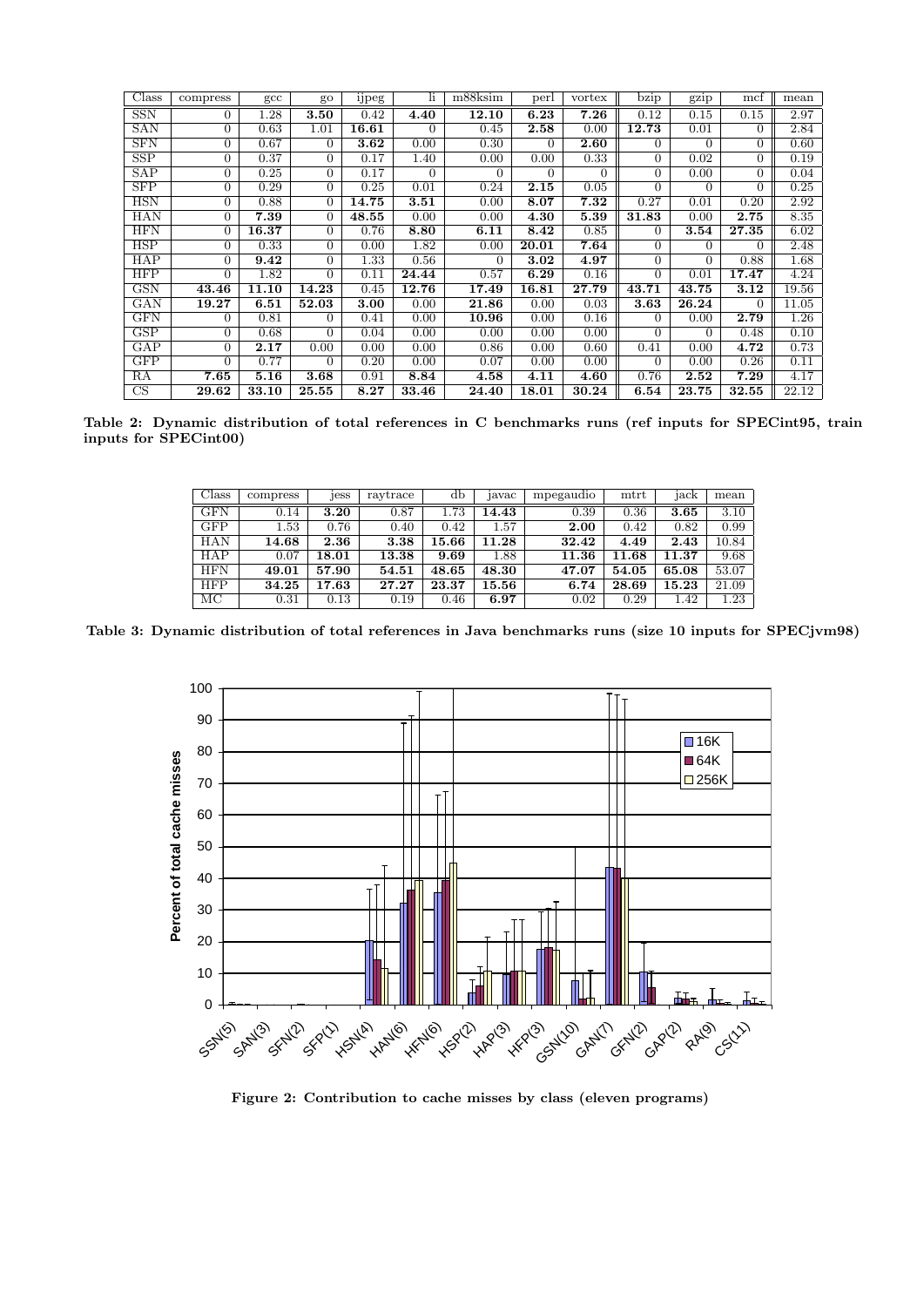vast majority of the loads (e.g., HFN) have low cache hit rates compared to the other classes.

The above results indicate that we can use readily-available compiler information to focus the mechanism for tolerating load latency on only a few of the classes. The six classes that contribute the most to the cache misses make up between 38% and 73% of the loads executed in the benchmarks (arithmetic mean  $55\%$ ). Moreover, in a  $64K$  cache, these classes account for 68% to 100% of the cache misses (arithmetic mean 89%). In other words, it suffices to use mechanisms such as load-value prediction on only about half the loads, thus reducing conflicts in the predictor's tables.

From the bars for the three cache sizes in Figure 2, we see that as the cache size increases the contribution of a particular class may decrease (e.g., GAN) or increase (e.g., HAN). This happens because increasing the cache size will not necessarily remove the same percentage of misses from all classes.

It is not surprising that the heap classes have poor cache behavior, though to our knowledge, no one has demonstrated this empirically. Class GAN performs poorly in the cache because global arrays often hold hash tables that are accessed throughout the lifetime of the program.

#### *4.1.2 Class Predictability*

Tables 6 (a) and (b) show which predictors performs best for each class. The Class column gives the name of the class. The number in parentheses is the number of programs (out of a total of eleven programs) for which this class makes up at least 2% of the references. The tables omit classes that make up less than 2% of the references in all the benchmarks. The LV, L4V, ST2D, FCM, and DFCM columns give the number of benchmarks for which the predictor is predictability-wise within 5% of the best predictor for the class. An empty entry means that the corresponding predictor does not perform within 5% of the best predictor for any benchmark program. A bold entry indicates that the corresponding predictor is one of the most consistent predictors for the class. For example, from Table 6 (a) we see that SSN makes up at least  $2\%$  of the references in five benchmark programs and DFCM performs the best (or within 5% of the best) in these programs. Table 6 (a) presents data for 2048-entry predictors and Table 6 (b) for infinite-size predictors.

Table  $6$  (b) shows that DFCM is the best predictor if the predictor size is unlimited. For realistic predictor sizes, DFCM (and to a lesser extent FCM) significantly outperforms the other predictors particularly for pointer loads as well as non-pointer loads from the stack. Since register allocators eliminate the easily predictable loads from the stack (such as references to induction variables), it is not surprising that the simpler predictors  $(LV, ST2D, and L4V)$  perform poorly for non-pointer loads from the stack. Since register allocators are less effective at eliminating loads from the heap and global space, enough simple load-value locality remains for the simpler predictors to perform well.

For classes HAN, GSN, GFN, RA, and CS, the simpler predictors (particularly L4V and ST2D) are comparable or sometimes even better than the more complex predictors ( $DFCM$  and  $FCM$ ). Even when  $L4V$  and  $ST2D$  perform as well but no better than FCM they may be preferable because they require much simpler and smaller hardware. For class RA,  $L4V$  is the most consistent realistic predictor (Table 6(a)). Since RA represents the loads of return PC values, it is not

| $\overline{\text{Class}}$   |                  | LV                        | L4V                       | $\overline{\text{ST2D}}$ | FCM                       | <b>DFCM</b>               |  |
|-----------------------------|------------------|---------------------------|---------------------------|--------------------------|---------------------------|---------------------------|--|
| $\overline{\mathrm{SSN}}$   | (5)              | $\overline{1}$            | $\overline{2}$            | $\overline{2}$           | $\overline{4}$            | 5                         |  |
| $\overline{\text{SAN}}$     | 3)               | ī                         |                           | $\overline{1}$           | 1                         | $\overline{\mathbf{2}}$   |  |
| $\overline{\text{SFN}}$     | $\overline{2)}$  |                           |                           | ī                        | $\overline{\textbf{2}}$   | $\overline{\mathbf{2}}$   |  |
| $\overline{\text{SFP}}$     | $\overline{1}$   |                           |                           |                          |                           | ī                         |  |
| $\overline{\text{HSN}}$     | $\overline{4}$   | 1                         | $\overline{2}$            | 1                        | $\overline{\overline{3}}$ | $\overline{\bf 4}$        |  |
| <b>HAN</b>                  | $\overline{6}$   | $\overline{2}$            | $\overline{2}$            | $\overline{4}$           | $\overline{4}$            | $\overline{\bf 5}$        |  |
| <b>HFN</b>                  | $\overline{(6)}$ | $\overline{2}$            | $\overline{\overline{3}}$ | $\overline{2}$           | $\overline{4}$            | $\overline{\bf 6}$        |  |
| <b>HSP</b>                  | $\overline{2)}$  | ī                         | ī                         | ī                        | $\overline{\textbf{2}}$   | $\overline{2}$            |  |
| <b>HAP</b>                  | $\overline{(3)}$ |                           | $\overline{1}$            |                          | $\overline{2}$            | $\overline{2}$            |  |
| <b>HFP</b>                  | $\overline{(3)}$ |                           |                           | 1                        | $\overline{2}$            | $\overline{\overline{3}}$ |  |
| $\overline{\text{GSN}}$     | (10)             | $\overline{2}$            | $\overline{2}$            | $\overline{\bf 8}$       | $\overline{2}$            | 7                         |  |
| $\overline{\text{GAN}}$     | 7)               | $\overline{\overline{3}}$ | $\overline{\overline{3}}$ | $\overline{4}$           | $\overline{\mathbf{5}}$   | $\overline{5}$            |  |
| $\overline{\text{GFN}}$     | $\overline{2)}$  | ī                         | $\overline{\mathbf{1}}$   | $\overline{\mathbf{1}}$  | $\overline{\mathbf{1}}$   | ī                         |  |
| $\overline{\text{GAP}}$     | $\overline{2)}$  |                           | $\overline{1}$            |                          | $\overline{\mathbf{2}}$   | $\overline{2}$            |  |
| $\overline{RA}$             | $\overline{9)}$  | 5                         | $\overline{\bf 8}$        | 5                        | $\overline{4}$            | $\overline{4}$            |  |
| $\overline{\text{CS}}$      | $\overline{11}$  | $\overline{2}$            | $\overline{3}$            | 7                        | $\overline{1}$            | $\overline{9}$            |  |
| $\overline{2}048$<br>(a)    |                  |                           |                           |                          |                           |                           |  |
|                             |                  |                           |                           |                          |                           |                           |  |
| $\overline{\mathrm{Class}}$ |                  | LV                        | L4V                       | ST2D                     | FCM                       | <b>DFCM</b>               |  |
| $\overline{\mathrm{SSN}}$   | $\overline{(5)}$ | ī                         | ī                         | ī                        | $\overline{5}$            | 5                         |  |
| $\overline{\text{SAN}}$     | $\overline{(3)}$ |                           |                           |                          | $\overline{1}$            | $\overline{\mathbf{3}}$   |  |
| $\overline{\text{SFN}}$     | $\overline{(2)}$ |                           |                           | ī                        | ī                         | $\overline{2}$            |  |
| $\overline{\text{SFP}}$     | $\left(1\right)$ |                           |                           |                          | ī                         |                           |  |
| $\overline{\text{HSN}}$     | $\overline{4}$   |                           |                           |                          | $\overline{2}$            | $\overline{4}$            |  |
| $\overline{\text{HAN}}$     | $\overline{(6)}$ | 1                         |                           |                          | $\overline{5}$            | $\overline{6}$            |  |
| <b>HFN</b>                  | (6)              |                           |                           |                          | $\overline{5}$            | $\overline{6}$            |  |
| <b>HSP</b>                  | $\overline{2)}$  | $\overline{1}$            | 1                         | ī                        | $\overline{\mathbf{2}}$   | $\overline{\mathbf{2}}$   |  |
| $\overline{\text{HAP}}$     | $\overline{3)}$  |                           | $\overline{1}$            |                          | $\overline{2}$            | $\overline{\mathbf{3}}$   |  |
| $\overline{\text{HFP}}$     | $\overline{(3)}$ |                           |                           |                          | $\overline{\mathbf{3}}$   | $\overline{\mathbf{3}}$   |  |
| $\overline{\text{GSN}}$     | $\overline{10)}$ | 1                         | 1                         | 4                        | $\overline{6}$            | $\overline{10}$           |  |
| $\overline{\text{GAN}}$     | 7)               | $\overline{1}$            | $\overline{1}$            | $\overline{1}$           | $\overline{\bf 6}$        | $\overline{6}$            |  |
| $\overline{\text{GFN}}$     | $\overline{2)}$  | $\overline{1}$            | $\overline{1}$            | ī                        | $\overline{\mathbf{2}}$   | $\overline{\mathbf{2}}$   |  |
| $_{\rm GAP}$                | $\overline{2)}$  |                           |                           |                          | $\overline{\mathbf{2}}$   | $\overline{2}$            |  |
| $_{\rm RA}$                 | $\overline{(9)}$ | $\overline{2}$            | $\overline{4}$            | $\overline{2}$           | $\overline{8}$            | $\overline{9}$            |  |
| $\overline{\text{CS}}$      | $\overline{11}$  |                           |                           | $\overline{2}$           | 7                         | $\overline{11}$           |  |

Table 6: Best predictor for predictor sizes 2048 and infinite. Inputs: ref for SPECint95 and train for SPECint00 (eleven programs)

| Class                   |                        | Number of benchmarks |
|-------------------------|------------------------|----------------------|
| <b>SSN</b>              | $\left(5\right)$       | 4                    |
| SAN                     | 3                      | $\mathbf{1}$         |
| <b>SFN</b>              | 2                      | $\mathbf{1}$         |
| SFP                     |                        | 1                    |
| <b>HSN</b>              | 4                      | $\overline{2}$       |
| <b>HAN</b>              | 6)                     | $\overline{3}$       |
| <b>HFN</b>              | (6)                    | 4                    |
| <b>HSP</b>              | $\overline{2}$         | $\overline{2}$       |
| HAP                     | $\left( 3\right)$      | $\overline{2}$       |
| <b>HFP</b>              | (3)                    | $\overline{2}$       |
| <b>GSN</b>              | (10)                   | $\overline{9}$       |
| GAN                     | 7                      | $\overline{2}$       |
| GFN                     | $\left 2\right\rangle$ | $\mathbf{1}$         |
| $\overline{\text{GAP}}$ | $^{2}$                 | $\overline{0}$       |
| RA                      | 9                      | 6                    |
| $_{\rm CS}$             |                        | 7                    |

Table 7: Number of benchmarks for which the best 2048-entry predictor for the class predicts more than 60% of the loads (eleven programs)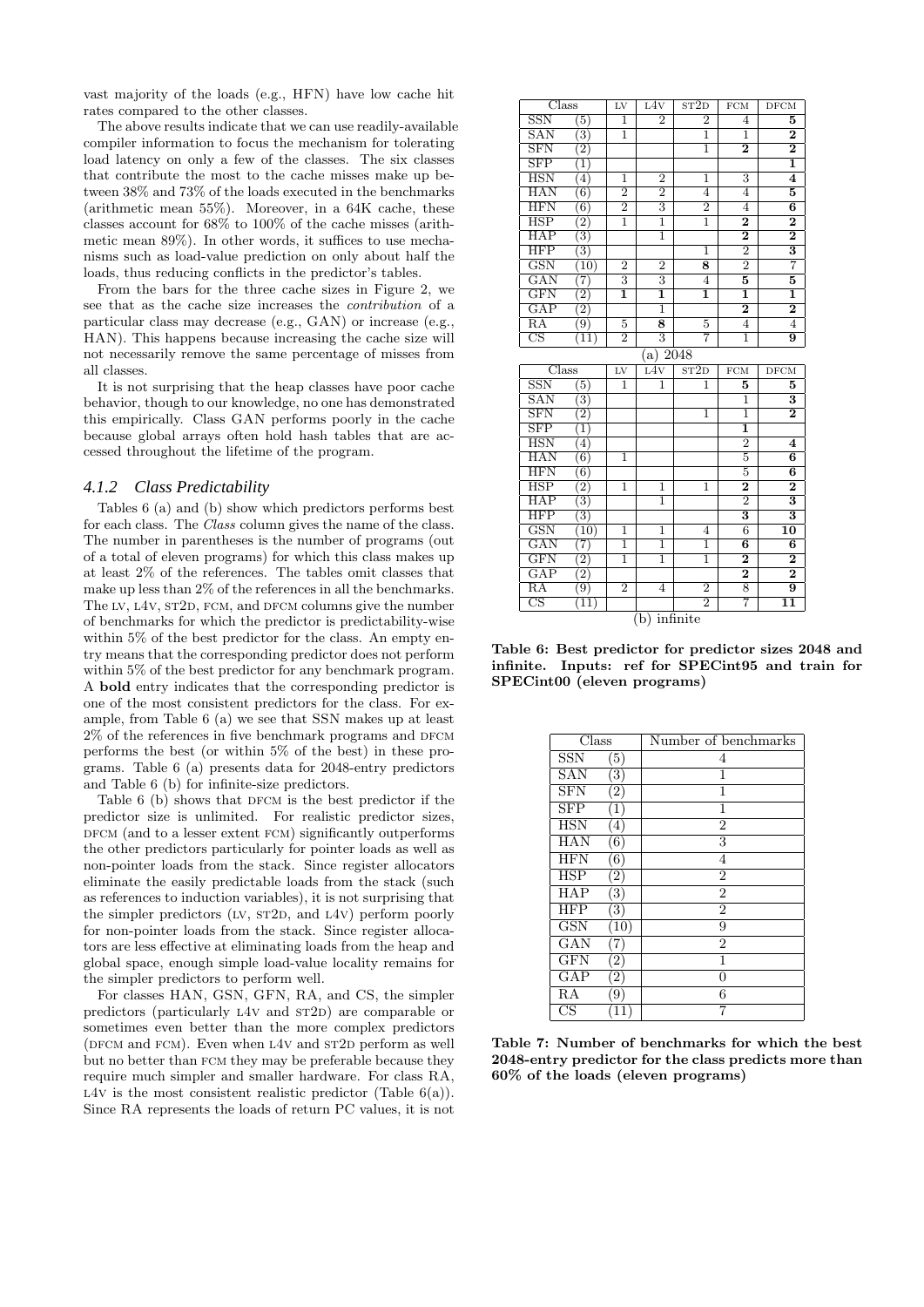surprising that RA loads take on one of the last few values of the load. If a procedure is always called from the same site, then even LV or  $ST2D$  will be effective at predicting RA loads (and indeed for some of the programs, ST2D and LV work quite well).

DFCM and ST2D are the best predictor for CS (Table  $6$ (a)). Note, however, that fcm performs relatively poorly on CS (it is the best predictor for CS for only one benchmark program). CS is an unusual class because members of this class have mixed types. For example, imagine a procedure that uses register r1 and is called from two call sites. When it is called from the first call site r1 may contain a pointer and when it is called from the second call site r1 may contain an integer. The integer may be an induction variable and thus favor  $ST2D$  since compilers eagerly allocate induction variables to registers. The pointer, on the other hand, will most likely favor FCM or DFCM. Thus, DFCM performs well on CS because it can predict both strides and repeated traversals through linked data structures.

Figure 4 presents the average percentage of correct predictions for each class using the five load-value predictors. Taller bars in Figure 4 are better. For some classes, such as SSP, there are no bars since these classes make up less than 2% of the total references in all benchmark programs. Table 7 presents for each class the number of benchmarks where the best value predictor for that class can correctly predict at least 60% of the references in that class. Figure 4 and Table 7 together suggest that some classes are more predictable than others. For example, GAN appears in seven benchmark programs, but in only two of them is a predictor able to predict more than 60% of the GAN references. On the other hand, GSN appears in ten benchmark programs and in nine of them a predictor is able to correctly predict more than 60% of the GSN references. describes the mixing the proposition of the classes that is called from two coall sites. When<br>that uses register r1 and is called from two coall site r1 may coal<br>and them the sixted latter r1 may coalisate a pointer in th

Comparing Figures 4 and 3 we see that classes that suffer from low hit rates in caches (e.g., classes HFN, HFP, and GAN) also often suffer from low predictability in value predictors.

To summarize, we observe that some classes are much more predictable than others. Moreover, for the predictable classes, there is usually a realistic predictor that performs best for most of the benchmarks. Given this consistency of predictor performance, it should be possible to build an effective hybrid predictor that uses static instead of dynamic predictor selection. After all, the classes for which the simpler predictors perform almost as well or even better than FCM and DFCM represent over a quarter of all loads. We further note that classes that perform poorly for caches also perform poorly for load-value prediction.

#### *4.1.3 Improved Latency Tolerance Through Compiler Analysis*

We now consider how to use our results from Section *4.1.1* and *4.1.2* to improve the performance of programs. The full benefit will be greater once we consider more uses of the results, such as for prefetching.

Figure 5 gives the performance of load-value prediction on loads that miss in a 64K cache. A predictor with a taller bar performs better than one with a shorter bar. We use the 2048-entry configurations for all load-value predictors. To speed up simulations, we ignored the low-level loads in these experiments since they rarely miss in the cache. Fig-



Figure 5: Prediction rates for loads missing in the cache (average over all benchmarks, minimum, and maximum)



Figure 6: Prediction rates for loads missing in cache and designated by compiler to be predicted (average over all benchmarks, minimum and maximum)

majority of the cache misses. The "error" bars give the minimum and maximum correct predictions across our benchmark programs. On inspecting the data we noted that the low and high points of the predictors matched up. For example, when one predictor performed its worst for a class in a benchmark, it was usually the case that the other predictors also performed their worst for that same class and benchmark.

Figure 5 shows that FCM and DFCM perform about the same or slightly worse than the simpler predictors on the loads that miss in the cache. This is surprising because in Section  $4.1.2$  we saw that DFCM is one of the strongest predictors when we consider all loads. For example, fcm and DFCM perform much better than the other predictors on class HAP (Figure 4), but when we consider only cache misses, the simpler predictors perform slightly better than FCM and DFCM. In other words, FCM and DFCM, despite their relative complexity, are outperformed by the simpler predictors on the loads that matter the most.

One explanation for the relatively poor performance of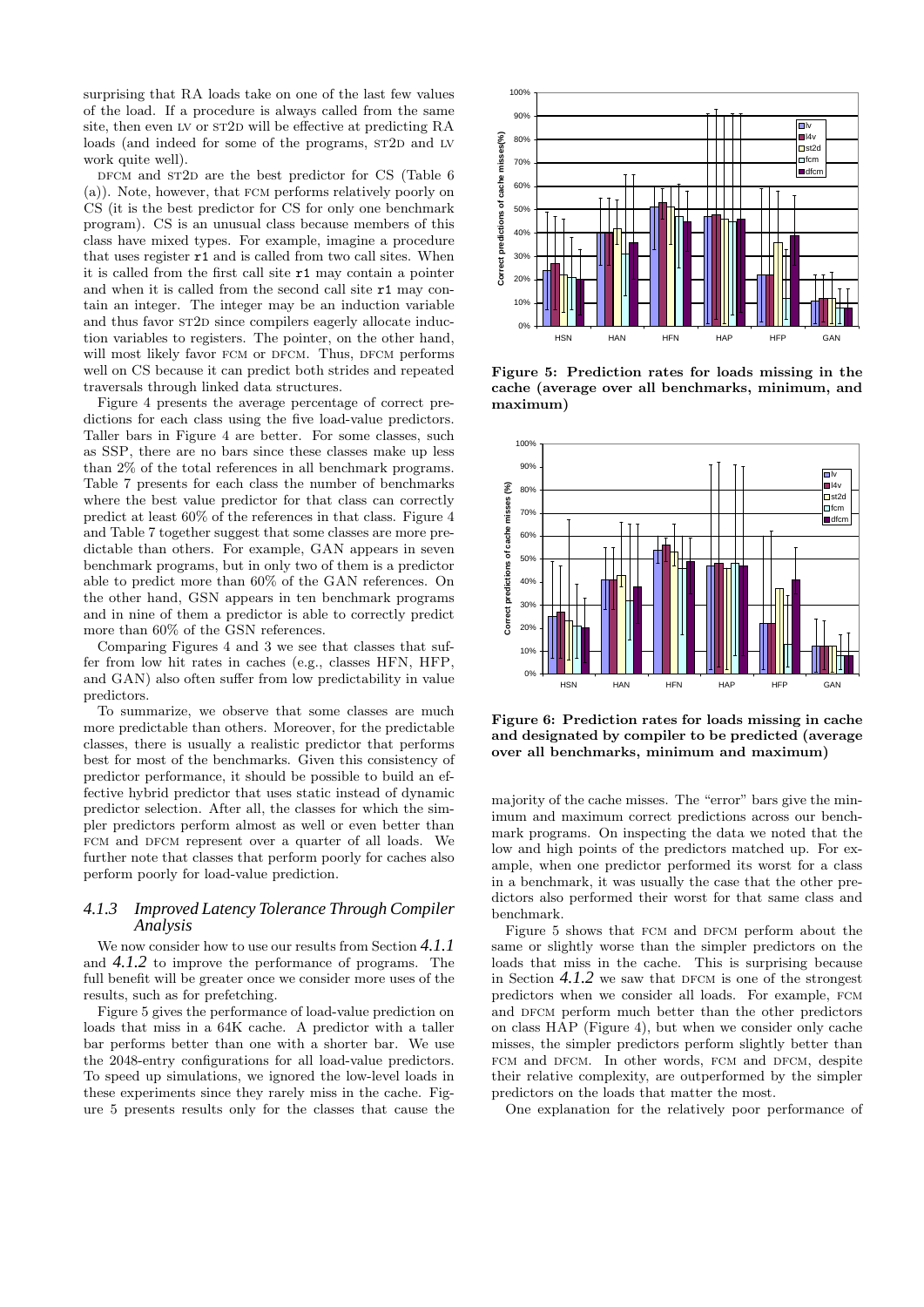

Figure 4: Prediction rates for all loads (average over all eleven benchmarks, minimum, and maximum)

FCM and DFCM is that their tables are not large enough. To determine if this is the case, we increased the size of the FCM and DFCM from 2048 entries to practically infinite tables. With infinite tables, DFCM and FCM perform better than the simpler predictors. In other words, if it is possible to build a really large predictor, FCM and DFCM may be preferable to the simpler predictors. Otherwise, the simpler predictors perform just as well (and sometimes even better) than FCM and DFCM. It is also worth keeping in mind that a 2048-entry FCM or DFCM will be larger and more complex than a 2048-entry ST2D.

Figure 6 is similar to Figure 5 except that we use compiler information to predict only loads in the classes that account for most of the misses in the cache. Comparing Figure 6 to Figure 5, we see that there is a modest benefit to filtering loads, i.e., preventing them from accessing the predictor. For example, lv correctly predicts up to 3% more cache misses if only classes HAN, HFN, HAP, HFP, and GAN access the predictor. Reducing predictor accesses eliminates conflicts and thus allows predictors to be more effective on the remaining accesses.

To understand how the cache size affects our results, we repeated the above experiments with a 256K cache instead of a 64K cache. A 256K cache should have fewer misses than a 64K cache and thus use the load-value predictor for fewer loads. Interestingly, we found that the relative performance of the predictors did not change. However, the percentage of correct predictions for the predictors improved by several percent over Figure 6.

The above results use filtering based on which loads are

important with respect to the cache. However, another kind of filtering is also possible: filtering out loads that are poorly predicted with value predictors because they provide little potential (and possibly significant harm from the misprediction penalties) for speculation. When we stopped predicting class GAN because it is by far the least predictable of the classes in Figure 6, our results improved: most of the predictors performed better (by up to 7%) than in Figure 6 because there were fewer conflicts in the predictors' tables.

#### **4.2 Results for Java programs**

In Section 4.1 we demonstrated for C programs that our load classes are useful in separating loads that frequently hit in the cache from loads that frequently miss in the cache. We cannot, however, meaningfully use the same classification for Java programs for two reasons. First, the vast majority of loads in Java programs are from the heap<sup>3</sup> (Table 3) and thus the distinction between heap and non-heap loads is not interesting. Second, our current framework for Java programs misses loads in some low-level classes, which causes the heap loads to dominate the behavior even more. For these reasons, we only report a partial set of results for Java programs.

When we consider the value predictability of all loads, the relative performance of the predictors is similar to that of C programs. DFCM usually has the best predictability and FCM the second-best predictability. However the difference

<sup>3</sup>Our traces do not contain all the low-level loads in Java programs. The balance between heap and non-heap loads may be different in a full memory trace.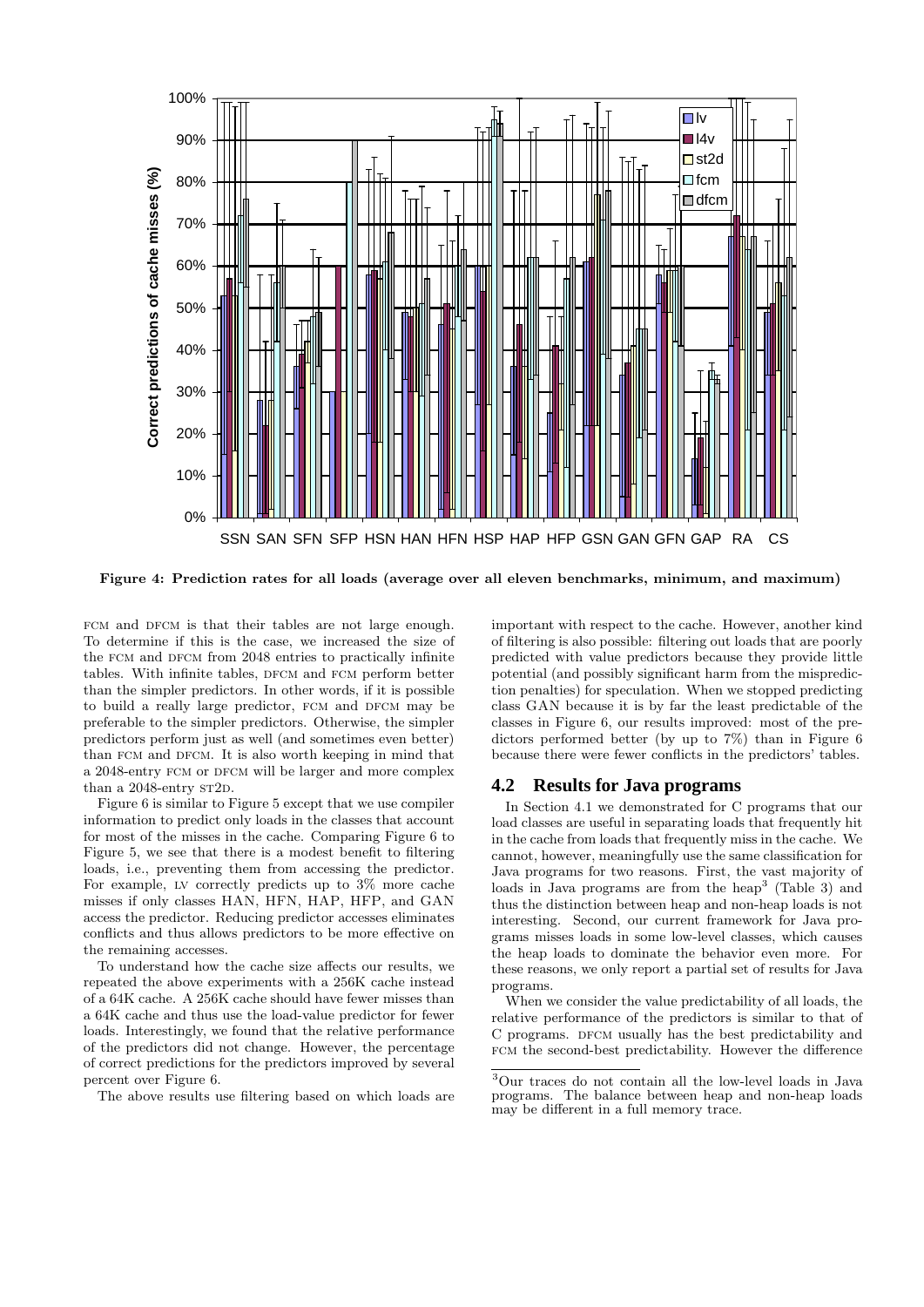between the context-based predictors (DFCM and FCM) and the other predictors (e.g., lv) are not as dramatic as with C programs. The only class for which FCM and DFCM are much better is HAP, where DFCM predicts  $80\%$  of the loads correctly, fcm predicts 60% of the loads correctly, and the other predictors are at least 10% worse than fcm.

When we consider the value predictability of loads that miss in the cache, we see a similar behavior to C programs: DFCM and FCM offer little benefit over the simpler predictors and for all classes except HAP and HFP, one of the simpler predictors outperforms both DFCM and FCM.

We also conducted an experiment using a different infrastructure that provides a trace of all loads for Java programs (including loads that are missing in the above results). By instrumenting at the very end of optimizing compilation, even after register allocation, we are able to trace all loads including loads belonging to the classes CS and RA. However, at this late phase of compilation, we do not have enough information to reliably partition loads into classes and thus, we report only overall performance. Our results using these traces are consistent with our other results. In particular, we found that when we consider only cache misses, the simpler predictors are close in performance to DFCM and FCM. More specifically, the simpler predictors perform much better (by at least  $10\%$ ) than DFCM and FCM for one benchmark (mpegaudio) and slightly better (by less than  $5\%$ ) for one benchmark (compress). DFCM or FCM perform much better than the simpler predictors for two benchmarks (db and mtrt) and only slightly better for the remaining four benchmarks.

#### **4.3 Validation**

To ensure wide applicability of our results, we conducted our experiments on a variety of programs written in C and Java. As noted above, our results are consistent across the two programming languages; for example DFCM is the best predictor for pointer loads in both Java and C programs.

We also repeated many of our experiments with C programs using another set of inputs and computed tables similar to Table 6. We found that while the absolute numbers differed, our main conclusions were the same: a predictor that performs well (poorly) with one set of inputs also performs well (poorly) with a different set of inputs.

## **5. RELATED WORK**

We first describe related work in load-value prediction and then related work in cache performance.

## **5.1 Load-Value Prediction**

Two independent research efforts [14, 20] first recognized that load instructions exhibit value locality and concluded that there is potential for prediction.

Lipasti et al. [20] investigated why load values are often predictable and studied the predictability of different kinds of load instructions. They found that while all loads exhibit significant value predictability, address loads have slightly better value locality than data loads, instruction address loads hold an edge over data address loads, and integer data values are more predictable than floating-point data values. Our approach separates loads into many more classes that exhibit greatly varying predictability behavior.

Gabbay and Mendelson [15] explore the possibility of using program profiles to enhance the efficiency of value pre-

diction. They use profiling to insert opcode directives to filter out highly unpredictable values from being allocated in the load-value predictor, which considerably reduces the amount of aliasing. Our approach of filtering loads based on how important and predictable they are achieves the same goal without the need for profiling. Furthermore, Gabbay and Mendelson found that training runs generally correlate with test runs, indicating that a program's input values do not significantly affect the value locality. A more detailed study about predictability by Sazeides and Smith [28] illustrates that most of the locality originates in the program control structure and immediate values, which explains the observed independence of program input. Our methodology can also be used with profiles. Profiling may, however, result in insufficient data to classify loads that are never or hardly ever executed during the profile run. Our static approach does not suffer from this problem.

Rychlik et al. [25] address the problem of useless predictions. They introduce a simple hardware mechanism that inhibits predictions that were never used (because the true load value became available before the predicted value was consumed) from updating the predictor, which results in improved performance due to reduced predictor pollution. This filtering is complementary to the filtering with our compiler-based approach.

Fu et al. [13] propose a mixed hardware- and softwarebased approach to value speculation that leverages advantages of both hardware schemes for value prediction and compiler schemes for exposing instruction-level parallelism. They propose adding new instructions to explicitly load values from the predictor and to update the predictor. Our approach does not require any new instructions and is geared towards hybrid predictors. While the approach of Fu et al. supports hybrids, they defer the problem of which component to select to the hardware. Static classification, as presented in this paper, can be used to accomplish this in software.

Calder et al. [9] examine selection techniques to minimize predictor capacity conflicts by prohibiting unimportant instructions from using the predictor. At the same time, they classify instructions depending on their latency so that the confidence threshold can be adapted to the potential gain of predicting a given instruction. Hence, operations with small gains are only predicted if the predictor's confidence is very high, whereas operations with potentially large gains are predicted even if the confidence is rather low. Interestingly, they found that loads are responsible for most of the latency in the critical path and hence predicting only loads represents a good filtering criterion. We implicitly use this criterion because we only predict load values. Note that Calder et al. classify loads by latency while we classify by type of memory access.

Morancho et al. [21] propose separating the confidence estimator from the predictor so that only the confidence estimator has to be large enough to handle "all" load instructions, whereas the predictor itself can be designed smaller because it only has to hold the predictable loads. By performing confidence pre-estimation at compile time, our approach allows both the value predictor and the confidence estimator to be designed smaller because they only have to be large enough to hold the predictable loads.

The literature describes several hybrid value predictors. For example, Wang and Franklin propose a hybrid between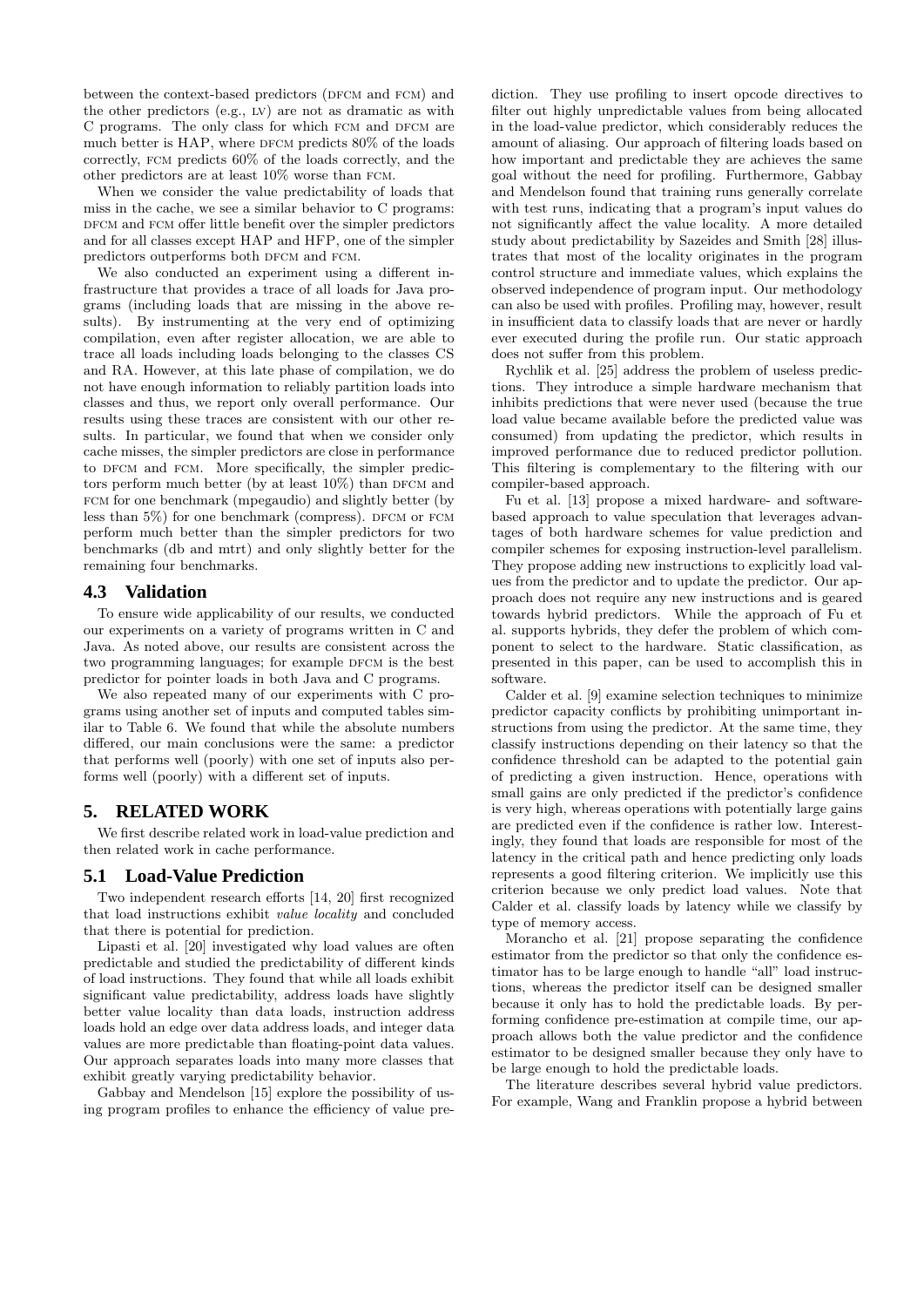a last-distinct-four-value and a stride predictor [31], Rychlik et al. use a finite context method and stride 2-delta hybrid [25], and Burtscher and Zorn propose a three-component hybrid that includes a register file, a stride, and a last three value component [8]. The data in this paper suggests that the best predictor for a load can often be picked at compile time rather than at run time in hardware.

#### **5.2 Cache Performance**

While there has been significant prior work in understanding the cache behavior of programs, we are not aware of any study that correlates cache behavior to high-level properties such as types. Some prior work tries to understand and improve the cache behavior of heap loads by measuring the cache impact of garbage collection [12, 18, 23, 30, 32, 33].

Mowry and Luk [22] also attempt to improve the effectiveness of latency-tolerance techniques by applying them only to cache misses. They identify instructions that are likely to miss in the cache using correlation profiling, which, for instance, predicts whether a load will hit or miss in the cache based on whether previous loads hit or miss in the cache. Rather than using profiling (particularly on-line profiling), our approach uses static properties to predict whether or not a load will miss. The advantage of Mowry and Luk's approach when compared to ours is that it can adapt dynamically if a load's behavior changes during a run. They present numbers in their paper only for the loads that they use correlation profiling on (the top 15 loads in terms of misses) and thus we cannot directly compare our accuracy to theirs. However, the disadvantage of their approach is that it incurs run-time overhead and requires additional hardware to collect and act on the correlation profiles. Our approach has no run-time overhead besides the cost of incorrect predictions. We believe that the two techniques are complementary and it would be interesting to compare and combine the two.

## **6. CONCLUSIONS**

We show that a compiler can divide a program's load instructions into classes that exhibit consistent cache and value-predictability behavior. For example, most (arithmetic mean 89%) of the cache misses stem from six classes that represent an average of 55% of the loads in our benchmark programs. Moreover, our classes are largely consistent with respect to load-value predictability: the best predictor for each class seems to be independent of the program.

Interestingly, we found that load-value predictors behave quite differently on loads that miss in the cache than on loads that hit. In particular, predictors such as the FCM and DFCM, which are believed to be the best predictors in the literature, actually perform well only on loads that hit in the cache. For loads that miss, these more complex predictors are no better than the much simpler ones. In other words, for the loads that need speculation the most, the simpler, smaller, and faster predictors perform as well as the more complex predictors.

We use our results to determine at compile time which loads to speculate. More specifically, we only speculate loads from classes that miss frequently in the cache and that are predictable. This approach improves the predictor accuracy by up to 8% on the loads that cause cache misses, i.e., on the loads that matter the most.

# **7. REFERENCES**

- [1] SPECcpu2000 benchmarks. http://www.spec.org/osg/cpu2000/CINT2000.
- [2] SPECjvm98 benchmarks. http://www.spec.org/osg/jvm98/.
- [3] In *SPECcpu95*, 1995.
- [4] M. Burke, J.-D. Choi, S. Fink, D. Grove, M. Hind, V. Sarkar, M. Serrano, V. C. Sreedhar, and H. Srinivasan. The jalapeno dynamic optimizing compiler for Java. In ACM Java Grande Conference, San Francisco, CA, June 1999.
- [5] M. Burtscher. Improving Context-Based Load Value Prediction. PhD thesis, University of Colorado, Boulder, 2000.
- [6] M. Burtscher and B. G. Zorn. Exploring Last n Value Prediction. In International Conference on Parallel Architectures and Compilation Techniques, pages 66–76, 1999.
- [7] M. Burtscher and B. G. Zorn. Prediction Outcome History-based Confidence Estimation for Load Value Prediction. Journal of Instruction-Level Parallelism, 1999.
- [8] M. Burtscher and B. G. Zorn. Hybridizing and Coalescing Load Value Predictors. In International Conference on Computer Design, pages 81–92, 2000.
- [9] B. Calder, G. Reinman, and D. M. Tullsen. Selective value prediction. In Proceedings of the 26th annual international symposium on computer architecture, pages 64–74. ACM, 1999.
- [10] S. Cho, P. Yew, and G. Lee. A high-bandwidth memory pipeline for wide issue processors. IEEE Transactions on Computers, 50(7):709–723, July 2001.
- [11] A. Diwan, K. S. McKinley, and J. E. B. Moss. Type-based alias analysis. In ACM conference on programming language design and implementation, pages 106–117, Montréal, Canada, May 1998.
- [12] A. Diwan, D. Tarditi, and E. Moss. Memory subsystem performance of programs with intensive heap allocation. ACM Transactions on Computer Systems, 1995.
- [13] C. Y. Fu, M. D. Jennings, S. Y. Larin, and T. M. Conte. Value speculation scheduling for high performance processors. In Eighth International Conference on Architectural Support for Programming Languages and Operating Systems, 1998.
- [14] F. Gabbay. Speculative execution based on value prediction. Technical Report 1080, Department of Electrical Engineering, Technion–Israel Institute of Technology, 1996.
- [15] F. Gabbay and A. Mendelson. Can program profiling support value prediction? In 30th Annual ACM/IEEE International Symposium on Microarchitecture, 1997.
- [16] B. Goeman, H. V. Dierendonck, and K. DeBosschere. Differential fcm: Increasing value prediction accuracy by improving table usage efficiency. In HPCA-7, Jan. 2001.
- [17] S. U. S. R. Group. Suif compiler system version 1.x. suif.stanford.edu/suif/suif1/index.html.
- [18] P. J. Koopman, Jr., P. Lee, and D. P. Siewiorek. Cache behavior of combinator graph reduction. Transactions on Programming Languages and Systems, 14(2):265–277, Apr. 1992.